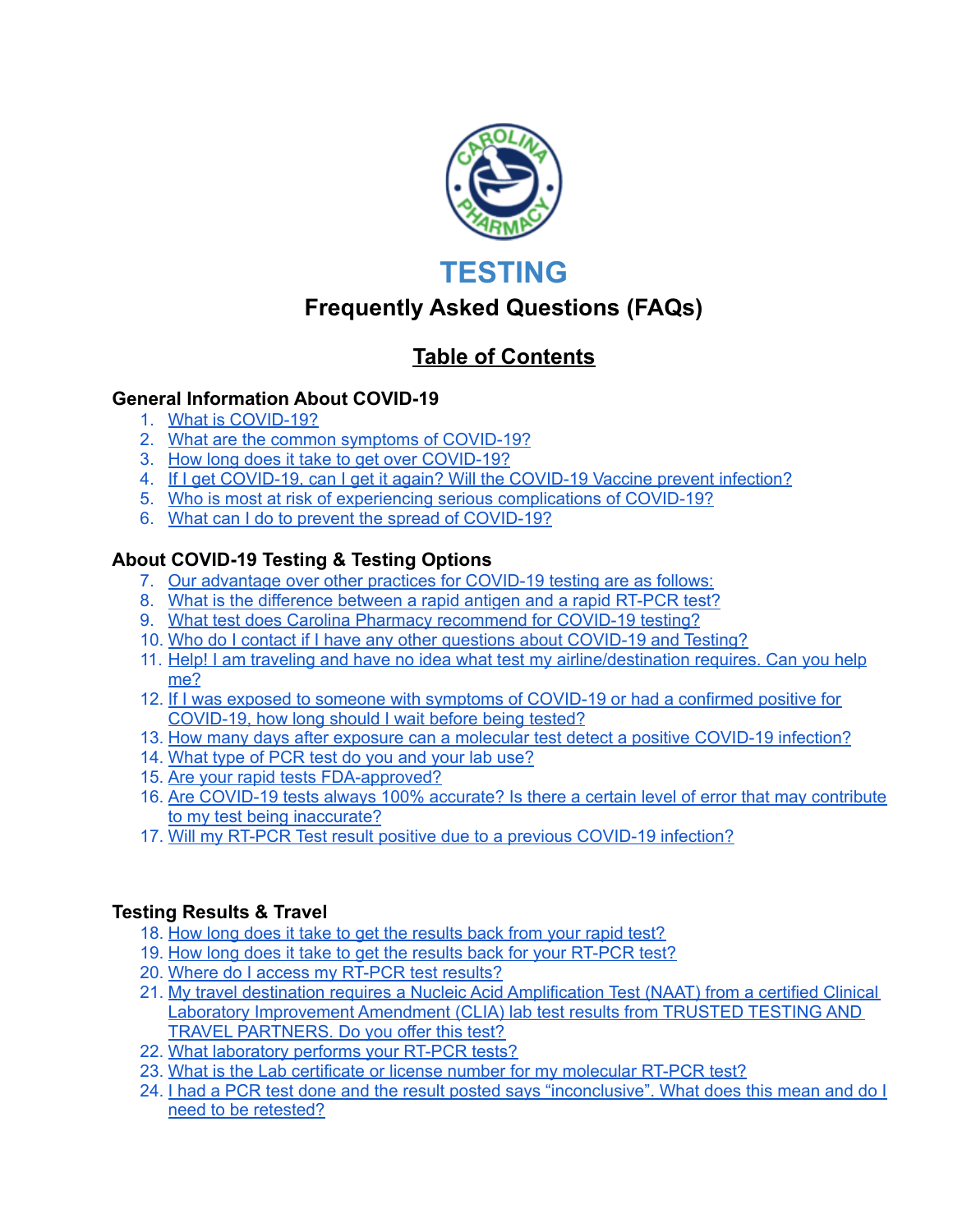#### **Scheduling & Cancellation**

- 25. Can I reschedule my [appointment?](#page-12-1)
- 26. What if I booked my test for the wrong testing site or I want to switch my [reservation](#page-12-2) to another [testing](#page-12-2) site?
- 27. May I book a [COVID-19](#page-12-3) test and request a refund later? What is your refund policy?
- 28. What do I do if I booked the wrong test [\(Antigen](#page-13-0) instead of PCR, or vice versa)?

#### **Payment**

- 29. Do you take HSA/FSA for [COVID-19](#page-13-1) testing?
- 30. What info do I need to submit a claim for [reimbursement](#page-13-2) to my insurance for a COVID-19 test?
- 31. Do you offer [corporate](#page-13-3) or group rates for testing?
- 32. Can I use my medical insurance to pay for COVID-19 testing at Carolina [Pharmacy?](#page-14-0)

#### **COVID-19 Variants (Delta Variant and others)**

- 32. Can your [COVID-19](#page-14-1) tests detect exactly which strain is causing my positive COVID-19 [infection?](#page-14-1)
- 33. How do the symptoms of the original [COVID-19](#page-15-0) virus differ from the Delta variant?

#### **COVID-19 Rapid Antibody Test**

- 34. What does a rapid [antibody](#page-15-1) test tell me?
- 35. What is the [difference](#page-15-2) between IgG and IgM?

36. Can you tell me if my antibodies are from a prior infection as opposed to a [COVID-19](#page-15-3) [vaccination?](#page-15-3)

- 37. How long do [antibodies](#page-16-0) stay present after infection?
- 38. How long do antibodies stay present after [vaccination?](#page-16-1)
- 39. Does any [particular](#page-16-2) vaccine provide better or longer immunity than another?

#### **Influenza A/B**

- 40. What is the [difference](#page-16-3) between Influenza A and B?
- 41. How do I know if I need to see my doctor for antiviral [medication?](#page-16-4)
- 42. What does the Rapid Antigen (Dual [COVID-19](#page-16-5) and Flu Test) tell me?
- 43. Can I still get the flu even though I got a flu [vaccine](#page-17-0) this year?
- 44. How do I know if I have the flu or [COVID-19?](#page-17-1)
- 45. How long should I stay home if I test positive for [Influenza](#page-17-2) A/B?
- 46. Do I have to stay home and [quarantine](#page-17-3) if I test positive for the flu?

#### **Group A Strep**

- 47. What is Group A [Strep?](#page-17-4)
- 48. How can you get strep [throat?](#page-17-5)
- 49. How do I know if it is strep throat and not something else like COVID-19 or the flu?
- 50. How is strep throat treated?
- 51. How can I protect my family from contracting Strep A?
- 52. Do I have to stay home and quarantine if I have strep throat?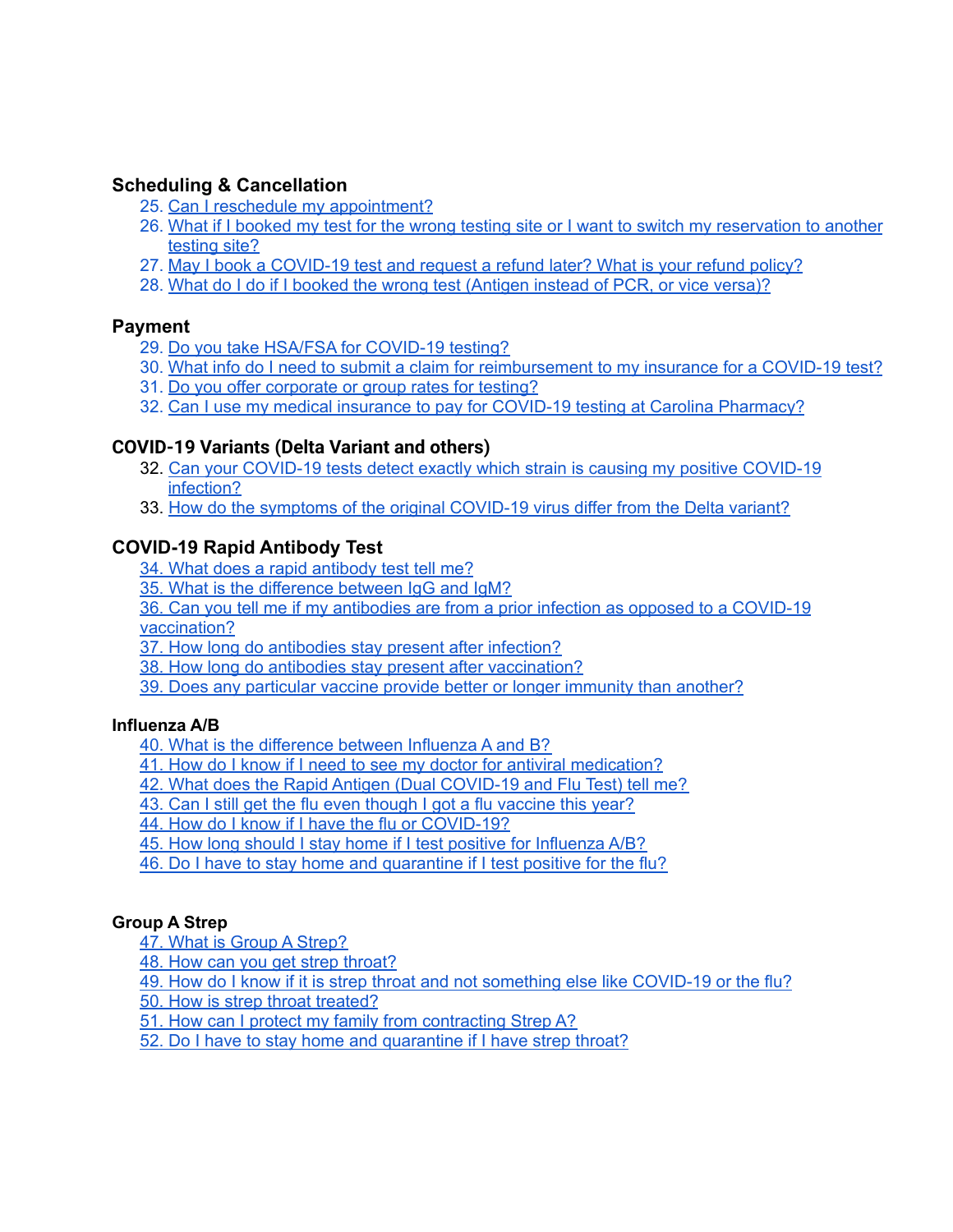# **Frequently Asked Questions (FAQs)**

## <span id="page-2-0"></span>**1. What is COVID-19?**

COVID-19 is a highly infectious disease caused by the Coronavirus called SARS-CoV-2. Most people infected by the COVID-19 virus will experience mild to moderate respiratory illness without the need for special treatment. Older people and those who are immunocompromised, especially those with underlying medical issues like Diabetes, Cardiovascular Disease, Chronic Respiratory Disease, and Cancer, are more likely to develop a more serious illness. Please visit the CDC website for more info: [Coronavirus Disease 2019 \(COVID-19\) | CDC](https://www.cdc.gov/coronavirus/2019-ncov/index.html)

| <b>Most common</b>                              | Less common                                                                                          | More severe                                                                                         |
|-------------------------------------------------|------------------------------------------------------------------------------------------------------|-----------------------------------------------------------------------------------------------------|
| Fever > 100.4 F or 38 C<br>Dry cough<br>Fatigue | Aches & Pains<br>Sore throat<br><b>Diarrhea</b><br>Loss of taste/smell<br>Conjunctivitis<br>Headache | Difficulty breathing<br>Shortness of breath<br>Chest pain or pressure<br>Loss of speech or movement |

#### <span id="page-2-1"></span>**2. What are the common symptoms of COVID-19?**

Seek immediate medical attention if you have any serious symptoms. Always call before visiting your doctor or health facility. People with mild symptoms who are otherwise healthy should manage their symptoms at home.

On average, it takes 5–6 days from when someone is infected with the virus for symptoms to show, however it can take up to 14 days.

## <span id="page-2-2"></span>**3. How long does it take to get over COVID-19?**

Most individuals with mild symptoms get over COVID within 10-14 days. Others can be affected for a bit longer. The severity of the symptoms and pre-existing conditions can dictate recovery time.

<span id="page-2-3"></span>**4. If I get COVID-19, can I get it again? Will the COVID-19 Vaccine prevent infection?** The hope is that if you get infected to COVID-19 once, your body will build up immunity to it. However, we do not know enough about COVID-19 yet to definitively say. Viruses often mutate and change, then reinfect, so it is possible that you could get COVID-19 again, but less likely than someone who has never had it and, therefore, has not built-up any immunity to it.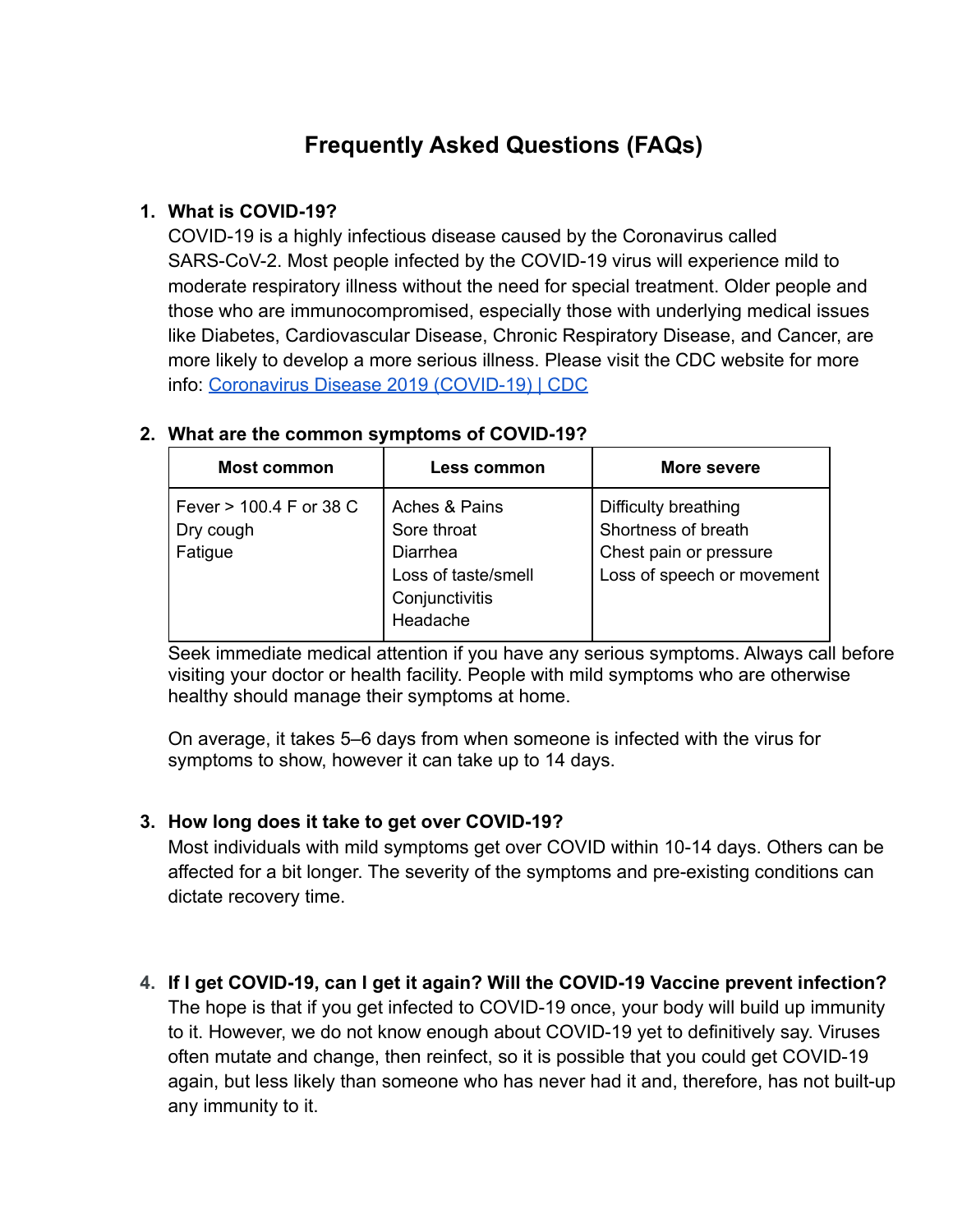With the COVID-19 vaccination, you are less likely to suffer severe disease and hospitalization from COVID-19, but it does not prevent you from being reinfected. Much like the flu virus (influenza), we are never "fully immune" because there are so many variant/mutant strains of the virus. This is why we receive an annual booster vaccine for the influenza virus ("Flu Shot"), and we do not get as sick as we would if we were not vaccinated.

<span id="page-3-0"></span>**5. Who is most at risk of experiencing serious complications of COVID-19?** Anybody with underlying medical diseases like Diabetes, Cardiovascular Disease, Respiratory Illnesses, Cancers, and other immunocompromised patients. The elderly are thought to be more likely to have serious medical complications due to COVID-19.

#### <span id="page-3-1"></span>**6. What can I do to prevent the spread of COVID-19?**

Practice social distancing (stay at least 6 feet from others in public spaces), wash your hands often and use sanitizer, wear a mask when in public or around other individuals, and stay home as much as possible until the spread of COVID-19 is better controlled. If you are experiencing symptoms of COVID-19, you should be tested and avoid other people as much as possible. **Get tested. More than 50% of those suspected to have COVID-19 are asymptomatic (meaning they have no symptoms but were exposed to someone with symptoms or who have COVID-19). You should always get tested to find out if you have COVID-19, whenever possible.**

- <span id="page-3-2"></span>**7. Our advantages over other practices for COVID-19 testing are as follows:**
	- **We offer same day appointments and testing** (no waiting for appointments)
	- **We provide the two most accepted and requested types of RAPID tests (Antigen and RT-PCR)**
		- **○ Both tests result on our patient portal within 60 minutes where you can download and print the test results**
	- We do not run out of testing supply so you will be able to test with us and not wait
	- We conduct testing curbside, so you are safe within the confines of your vehicle. You are not exposed to a waiting room environment where you may get COVID-19 or may spread it to someone else (South End tests inside, however the room is well ventilated and you should not be in there more than a few minutes)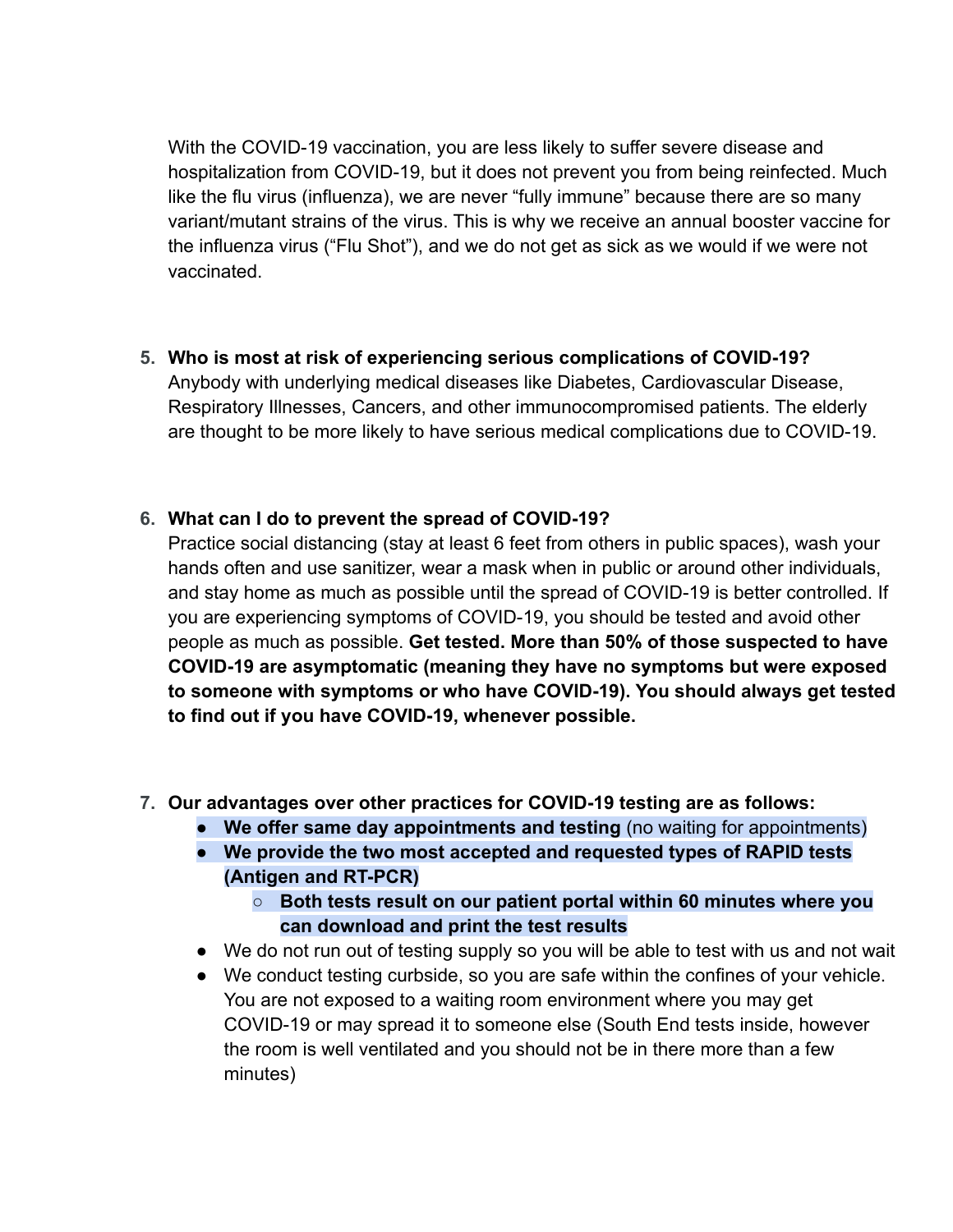- Our testing staff consists nurses, pharmacists, and trained personnel that have been testing for and treating patients with COVID-19 on the front lines since early 2020
- **Our tests are FDA-approved under the EUA for COVID-19**
- **Our testing sites are CLIA-certified**
- **You can download test results online which have all of the pertinent information needed to turn in to employers, clients, and for travel AND they all include a QR code, which is required for travel to many countries**
- **We offer FREE travel assistance for COVID-19 testing. Simply complete this [form](https://carolinapharmacy.com/travel-testing-assistance/) and/or email [covidtesting@carolinapharmacy.com](mailto:covidtesting@carolinapharmacy.com) with your inquiry**

#### <span id="page-4-0"></span>**8. What is the difference between a rapid antigen and a rapid RT-PCR test?**

#### **There are many differences between the two tests. See below:**

Terminology:

- Rapid: results in a short amount of time (usually  $\leq 60$  minutes)
- RT-PCR: Reverse Transcriptase Polymerase Chain Reaction

A **rapid antigen** diagnostic test detects specific proteins on the surface of the Coronavirus. These tests generally provide a result within an hour (10 minutes for us), and are highly specific, meaning if you test positive you are very likely to be infected (100%). However, there is a higher chance of false negatives with antigen tests due to testing being done before the virus can build up detectable levels. Therefore, there is a chance of false negatives if testing is conducted too early (generally considered less than 5 days post-exposure). Some rapid tests are prone to more false negatives than others. Our particular test: **CareSmart is one of the top rapid antigen tests on the market with a 88.4% sensitivity and 100% specificity. In practice, we have seen very few false negatives however we cannot officially give any percentages.**

**A RT-PCR or PCR test is also known as a molecular/viral test.** It detects the presence of viral genetic material using the process of reverse-transcriptase polymerase chain reaction or PCR. This test is typically collected with a nasal swab or saliva, sent to a lab, where the Coronavirus RNA (if present) is converted to DNA and then amplified to produce enough viral DNA to be detected. This test is highly accurate, so a positive or negative result is very reliable, however it can take days to a week to get the results. **Our RAPID PCR test results in 30-60 minutes and is the GOLD STANDARD of testing. It is accepted worldwide and is our most recommended test**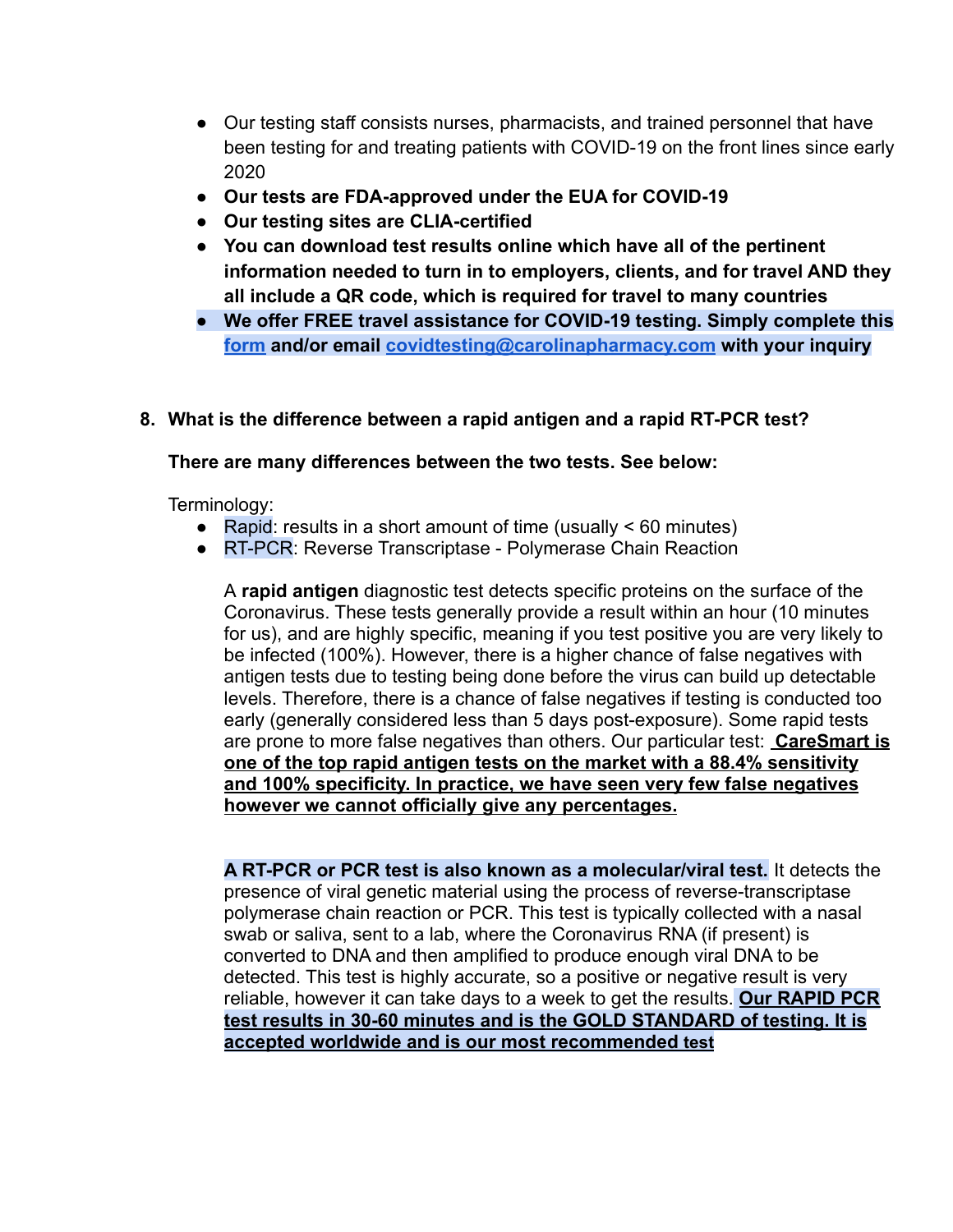*See table on the following page for a side-by-side comparison of both tests!*

|                               |                                                                                                          | <b>RECOMMENDED</b>                                                       |  |  |  |
|-------------------------------|----------------------------------------------------------------------------------------------------------|--------------------------------------------------------------------------|--|--|--|
|                               | <b>Rapid Antigen</b>                                                                                     | <b>Rapid RT-PCR</b>                                                      |  |  |  |
| Other common names            | diagnostic test                                                                                          | NAAT; molecular / RT-PCR /<br>real-time polymerase chain reaction        |  |  |  |
| Type of test                  | antigen                                                                                                  | molecular                                                                |  |  |  |
| Results in                    | 10 minutes                                                                                               | Within 30-60 minutes                                                     |  |  |  |
| Typically used for            | Fast confirmation of infection with COVID-<br>19; negative result does not rule out<br>infection.        | Gold Standard of testing for<br>infection with COVID-19.                 |  |  |  |
|                               | Used to confirm<br>active infection.                                                                     | Used to confirm active infection<br>& useful for travel.                 |  |  |  |
| Cost                          | \$79                                                                                                     | \$190                                                                    |  |  |  |
| How to choose?                | Cheaper and Fastest                                                                                      | Most Accurate with<br><b>Fastest Turnaround Time</b>                     |  |  |  |
|                               | Chance of obtaining a<br>false negative result                                                           | Best option for accuracy of infection<br>& accepted WORLDWIDE for travel |  |  |  |
| Specificity / PPA             | 100%                                                                                                     | 100%                                                                     |  |  |  |
| Sensitivity / NPA             | 88.4%                                                                                                    | 95.3%                                                                    |  |  |  |
| When to get tested?           | 5 days after known exposure<br>*the NAAT and RT PCR may detect positives sooner (not recommended)        |                                                                          |  |  |  |
| FDA approval                  | All approved by FDA under Emergency Use Authorization (EUA).                                             |                                                                          |  |  |  |
| CLIA certification            | All three tests are CLIA-certified.                                                                      |                                                                          |  |  |  |
| Our testing<br>recommendation | We highly recommend the Rapid RT-PCR test due to its<br>high testing accuracy and fast turn around time. |                                                                          |  |  |  |

#### For travel planning assistance:

https://carolinapharmacy.com/travel-testing-assistance covidtesting@carolinapharmacy.com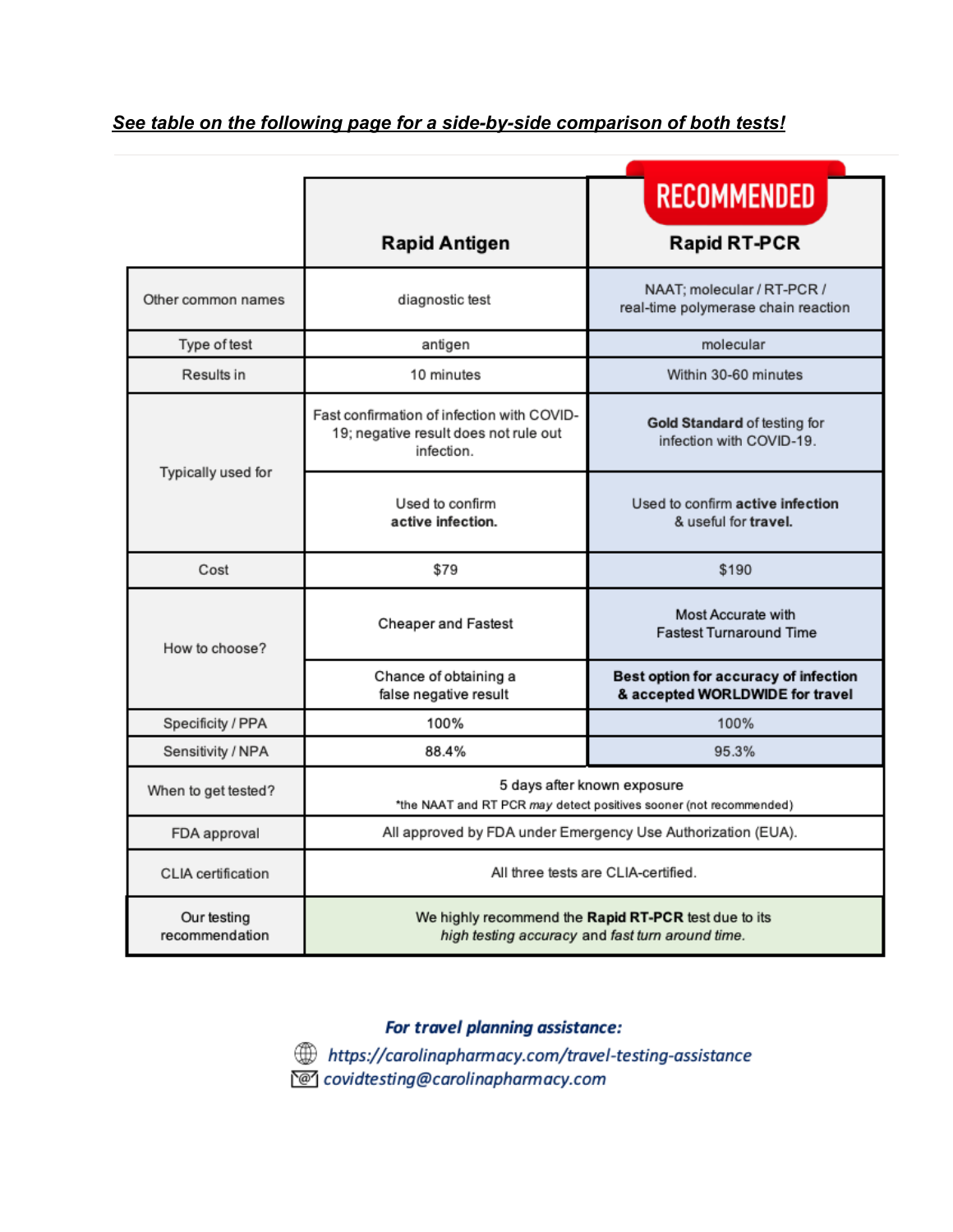<span id="page-6-0"></span>**9. What test does Carolina Pharmacy recommend for COVID-19 testing?** We recommend the **RT-PCR**

Here are a few reasons why:

- You will have your results in roughly 30-60 minutes
- This test is more accurate than the rapid antigen and other tests ○ Much less false negatives and positives (see table above)
- It is the GOLD STANDARD of COVID-19 testing
- It is accepted worldwide for travel and has a QR code
- Most employers require this type of test result
- You have the option to include personal passport and/or driver's license information on your results page
- Most countries require this test for entry
- Airlines will always accept this test

#### <span id="page-6-1"></span>**10.Who do I contact if I have any other questions about COVID-19 and Testing?** You may ask your tester at the testing site or you may email us at

covidtesting@carolinapharmacy.com and we will respond within the hour, tops!

#### <span id="page-6-2"></span>**11. Help! I am traveling and have no idea what test my airline/destination requires. Can you help me?**

Absolutely! We love to help! Everyone is traveling to different countries around the world via different ports of entry. It is easiest if you simply complete this **[form](https://carolinapharmacy.com/travel-testing-assistance/)** or email us and let us take the stress out of traveling and COVID-19 testing for you.

Countries are changing entry requirements daily so let our expert travel testing team help you! It is always recommended that you do your due diligence in researching as well.

#### **Complete this [form](https://carolinapharmacy.com/travel-testing-assistance/) or email [covidtesting@carolinapharmacy.com](mailto:covidtesting@carolinapharmacy.com) with your inquiry and be sure to include:**

Your travel destination, your travel/flight date and time, what airline(s) you are travelling with or if you are driving yourself, and vaccination status.

#### <span id="page-6-3"></span>**12.If I was exposed to someone with symptoms of COVID-19 or had a confirmed positive for COVID-19, how long should I wait before being tested?**

It is recommended to wait at least 5 days after a known exposure to someone believed to be or known to be positive for COVID-19. The reason you wait 5 days is for the virus to build up enough of a detectable load for testing. If you test before this time, it is likely for you to react with a negative test, when you are actually positive (false negative). The rapid antigen test requires 5 days of incubation time to detect a true positive result,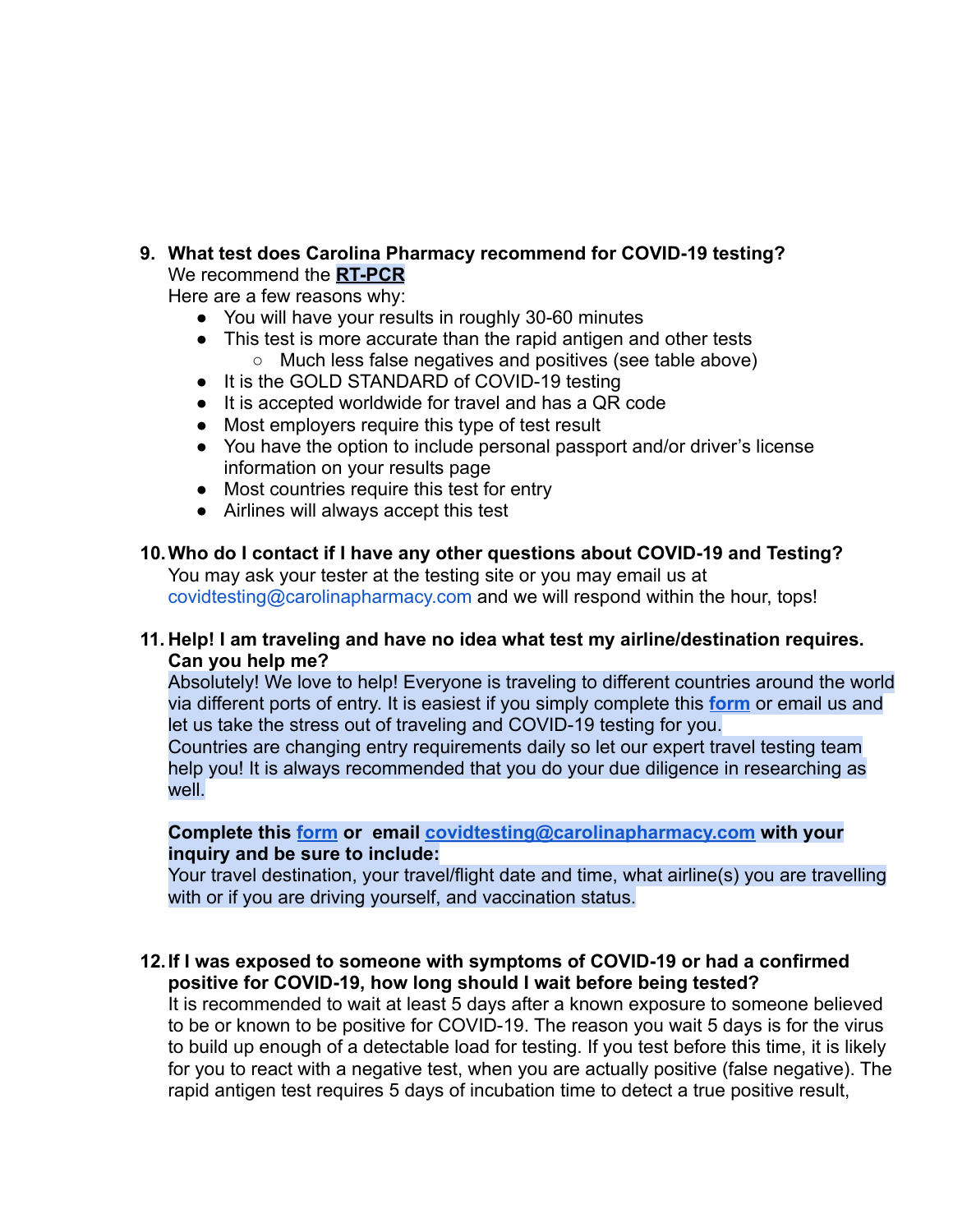however the PCR test can detect a positive as early as 24 hours post-exposure/ infection. We do still recommend you wait a few more days to ensure optimal accuracy. If you do not know when you were exposed or by whom, you can test with us. If you ever have symptoms, you can test immediately as well.

#### <span id="page-7-0"></span>**13.How many days after exposure can a molecular test detect a positive COVID-19 infection?**

The general recommendation is to wait 5 days after exposure to get tested for COVID-19. That is not to say our molecular tests cannot detect an active infection earlier than 5 days of exposure. We have had positives on the PCR test in as little as 24-hours. However, testing is not perfect and there are always certain variables that can affect results - positive or negative. They are uncommon but can occur. Always practice social distancing, wear a mask, and use good hygiene practices, especially when around other people.

*For specific questions, please e-mail [covidtesting@carolinapharmacy.com](mailto:covidtesting@carolinapharmacy.com)*

#### <span id="page-7-1"></span>**14.What type of PCR test do you and your lab use?**

We utilize the Accula and Visby RT-PCR tests.

#### <span id="page-7-2"></span>**15.Are your rapid tests FDA-approved?**

Yes, our CareStart Rapid Antigen, Visby/Accula RT-PCR COVID-19 tests are approved by the FDA Emergency Use Authorization. Our tests, used for detection of SARS-CoV-2 Antigen/Viral RNA, are Point of Care Tests intended for the qualitative detection of viral constituents from SARS-CoV-2 in nasopharyngeal, nasal, or oral swab specimens (dependent on test and swab time utilized).

These tests can only be administered by a licensed healthcare professional working within a facility with a valid CLIA certificate.

|                       | <b>CareStart Rapid Antigen -</b><br><b>Access Bio</b> | <b>Visby Rapid Molecular</b><br><b>RT-PCR</b> |
|-----------------------|-------------------------------------------------------|-----------------------------------------------|
| <b>FDA Letter of</b>  | CareStart™ COVID-19 Antigen - Letter                  | <b>Visby Medical COVID-19 Point of Care</b>   |
| <b>Authorization</b>  | of Authorization (fda.gov)                            | Test - Letter of Authorization (fda.gov)      |
| <b>Fact Sheet for</b> | https://www.fda.gov/media/142918/dow                  | https://www.fda.gov/media/142227/downl        |
| <b>Patients</b>       | nload                                                 | oad                                           |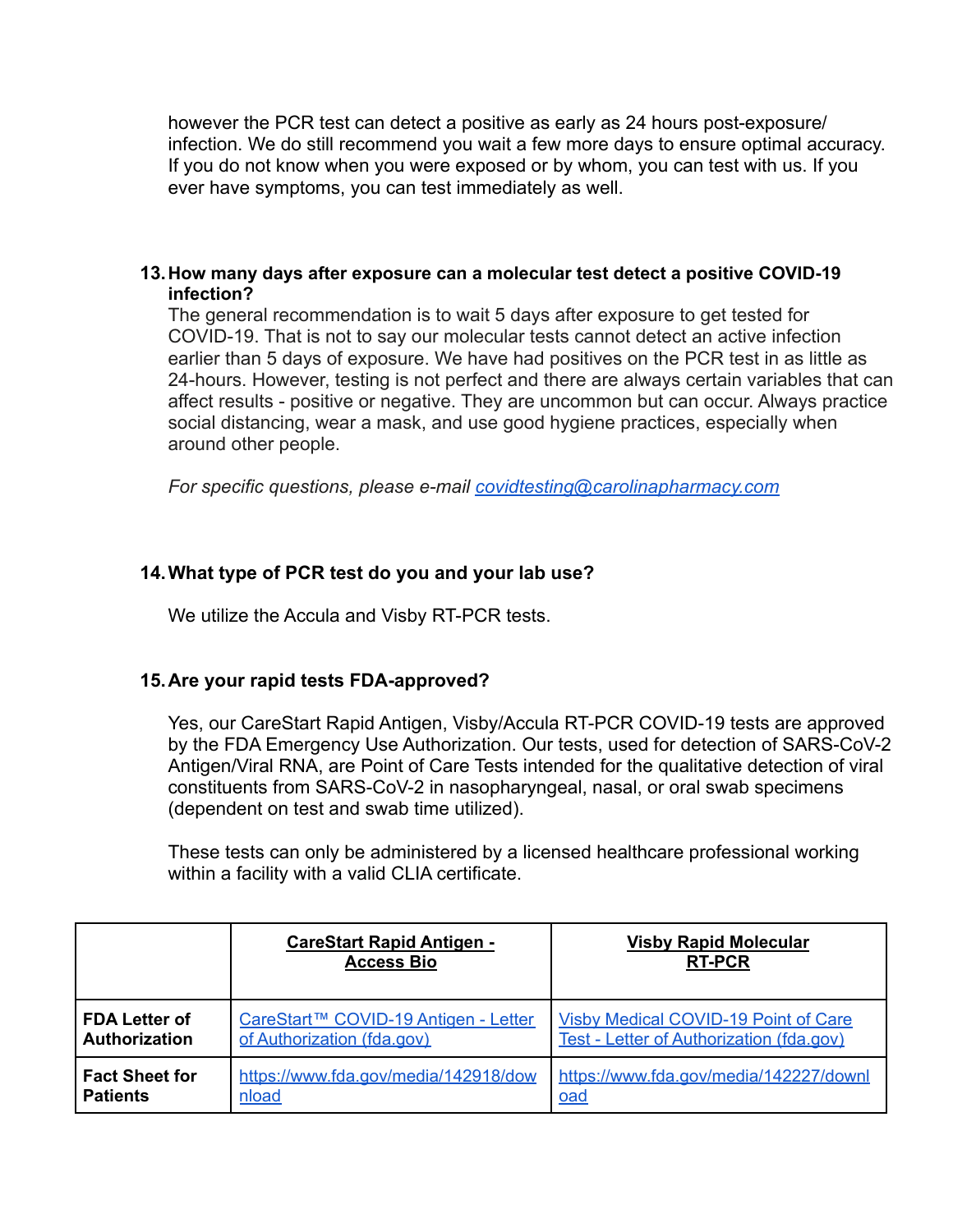| Package Insert<br>$\vert$ (Instructions for<br>Use or IFU) | https://www.fda.gov/media/142919/dow<br>nload | <b>Health Care Provider Fact Sheet - Visby</b><br>Medical COVID-19 (fda.gov) |
|------------------------------------------------------------|-----------------------------------------------|------------------------------------------------------------------------------|

#### <span id="page-8-0"></span>**16.Are COVID-19 tests always 100% accurate? Is there a certain level of error that may contribute to my test being inaccurate?**

COVID tests are as accurate as the specifications authorized by the FDA. A RT-PCR test is the gold standard for COVID testing and is the most accurate COVID test available on the mark. We source only the best COVID tests available to us. There are several external factors that may impact a COVID test result for instance; quality of the sample collected, how many days post exposure you are testing, the detectable levels of virus present when being tested which is referred to as the "viral load". In any testing scenario, there is a possibility for human error or cross contamination to occur. Since many would like to place an exact accuracy rate on tests, the RT-PCR test is essentially 95-99% accurate and any error can be attributed to the external factors listed above. Our antigen test is 88% accurate and provides a 100% accurate result for positive samples and does not provide "false positives''.

For negative antigen test results there is about a 12% chance that you may actually be positive. Due to the nature of false negatives with antigen tests it is recommended to follow up all negative test results with a RT-PCR test to rule out a false negative. RT-PCR tests are the most accurate tests on the market and are as near to 100% accuracy with regard to positive and negative results, as you can get.

#### **17. Will my RT-PCR Test result positive due to a previous COVID-19 infection?**

Theoretically, yes, a RT-PCR test may result positive as a false positive for 3-6 months after infection. Most RT-PCR tests are extremely sensitive and can pick up dead fragments of the virus in our body for up to 3-6 months following infection but this is not the case for everyone.

Practically speaking, especially with our RT-PCR test, we generally do ot see false positives after 28 days of infection.

Results may vary and if you have any specific testing questions, please email [covidtesting@carolinapharmacy.com](mailto:covidtesting@carolinapharmacy.com) for a personalized solution.

- <span id="page-8-1"></span>**18.How long does it take to get the results back from your rapid antigen test?** 10-15 minutes. Sometimes, we are slightly backed up due to the high demand on COVID-19 testing but we will make every effort to get to you on time and tested as soon as possible.
- <span id="page-8-2"></span>**19.How long does it take to get the results back for your RT-PCR test?** RT-PCR results will be available on our patient portal within 60 minutes.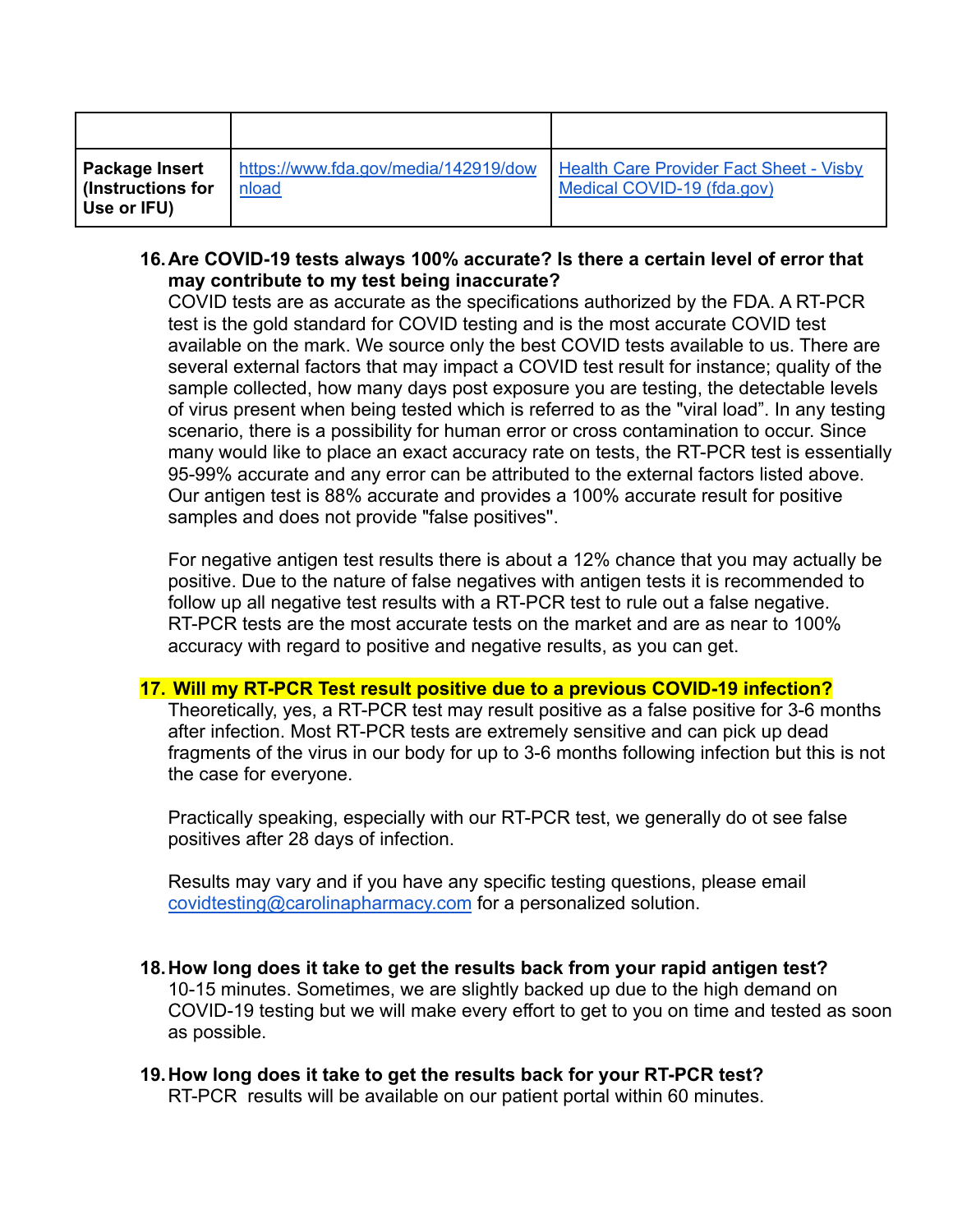#### <span id="page-9-0"></span>**20. Where do I access my RT-PCR test results?**

You receive access to your result for a RT-PCR test in two ways:

1. We send you an email confirmation when you book your test which includes instructions on how to register for our patient portal. You will receive these instructions again in person once you complete testing in the form of a flyer

To access your itemized receipt and test results:

- Login to the patient portal and you will be able to download a PDF version of the itemized receipt
- <https://app.rcscheduling.com/clinicare>
- Appointment ID (available in your email confirmation)
- Last Name
- 2. You can email [covidtesting@carolinapharmacy.com](mailto:covidtesting@carolinapharmacy.com) and include your full name and date of birth

<span id="page-9-1"></span>**21.My travel destination requires a Nucleic Acid Amplification Test (NAAT) from a certified Clinical Laboratory Improvement Amendment (CLIA) lab test results from TRUSTED TESTING AND TRAVEL PARTNERS. Do you offer this test?** Yes. Our RT-PCR test is a molecular test that is a form of NAAT. Other names for molecular tests you may see are diagnostic test, viral test, nucleic acid amplification test (NAAT), PCR test.

#### <span id="page-9-2"></span>**22.What laboratory performs your RT-PCR test?**

We used to partner with another local lab for PCR testing, however we now have the ability to process our own RT-PCR tests in a much shorter and more convenient and reasonable time frame for our patients (60 mins or less).

# <span id="page-9-3"></span>**23.What is the Lab certificate/license number for my molecular RT-PCR test?**

RT-PCR - Your result page will have the CLIA number on this page

Everyone that has traveled and tested with us has simply presented their results page to airlines to satisfy their requirements for travel. Example Results Page with CLIA number, Tax ID and lab information: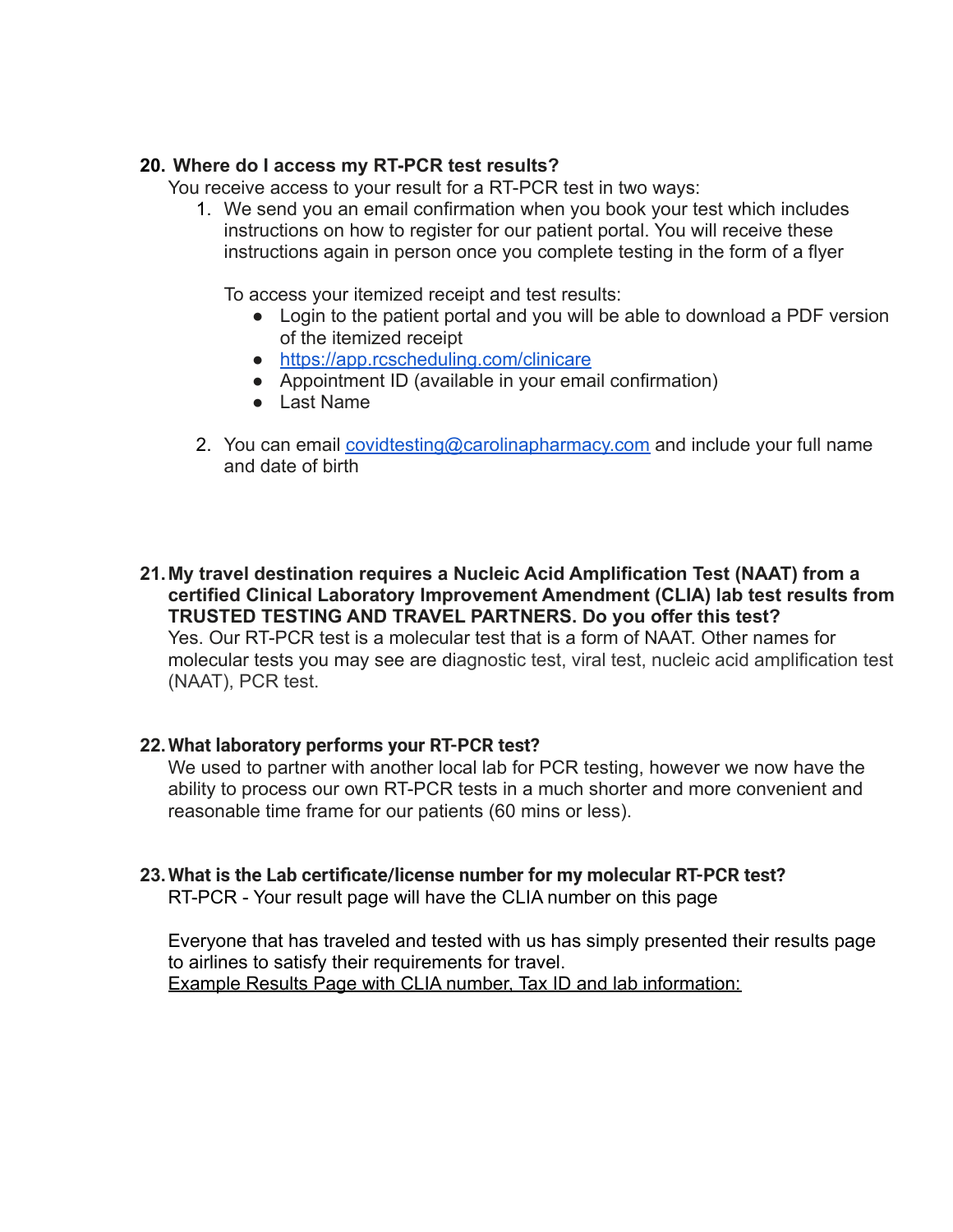#### **FINAL REPORT DATE: 10/13/2021**



Test Information: SARS-CoV-2 (RT-PCR)

Specimen Source: Nasopharyngeal

Clinician: Dr. John Smith

Collected: 09/13/2021 13:00

Resulted: 09/13/2021 13:58

#### **Patient Information**

Doe, Jack

Date of Birth: 11/04/1978 Gender: Male Phone: 5556187299 Address: 555 Blair Road Charlotte North Carolina **USA** Diagnosis Codes: Z03.818

CPT/Procedure Code: 87635

|                     | <b>RESULT</b>        | (Abnormal)                                                                                                                                                                                                                                                                                                                                                                                                                                                                                                                                                                                                                                                                                                                                                                                                                                                                                             | <b>FLAG</b> | <b>UOM</b> | <b>REFERENCE RANGE</b> |  |
|---------------------|----------------------|--------------------------------------------------------------------------------------------------------------------------------------------------------------------------------------------------------------------------------------------------------------------------------------------------------------------------------------------------------------------------------------------------------------------------------------------------------------------------------------------------------------------------------------------------------------------------------------------------------------------------------------------------------------------------------------------------------------------------------------------------------------------------------------------------------------------------------------------------------------------------------------------------------|-------------|------------|------------------------|--|
| SARS-CoV-2 (RT-PCR) | <b>Negative</b>      |                                                                                                                                                                                                                                                                                                                                                                                                                                                                                                                                                                                                                                                                                                                                                                                                                                                                                                        |             |            |                        |  |
|                     | healthcare provider. | This patient was tested using a fully-integrated device containing a reverse transcription<br>polymerase chain reaction (RT-PCR) based assay for qualitative detection of viral RNA from the<br>SARS-CoV-2 virus. The device automatically performs all steps required to complete lysis, reverse<br>transcription, polymerase chain reaction, and amplification detection (NAAT). The test is a<br>molecular diagnostic test kit for the qualitative detection of SARS-CoV-2 RNA from upper<br>respiratory specimens in individuals with known or suspected COVID-19. A negative result does<br>not exclude infection caused by SARS-CoV-2 and the results must be correlated with clinical<br>presentation and evaluated in the context of other laboratory and epidemiologic data. A positive<br>result indicates it is very likely you have COVID-19 and it is important to be under the care of a |             |            |                        |  |
|                     | or revoked sooner.   | The COVID-19 RT-PCR test is a Laboratory Developed test (LDT) that has not been FDA cleared or<br>approved; it has been authorized by FDA under an EUA for use by authorized laboratories. This<br>test has been authorized only for the detection of nucleic acid from SARS-CoV-2, not for any other<br>viruses or pathogens. The COVID-19 RT-PCR test is only authorized for the duration of the<br>declaration that circumstances exist justifying the authorization of emergency use of in vitro<br>diagnostics for detection and/or diagnosis of COVID-19 under Section 564(b)(1) of the Federal<br>Food, Drug, and Cosmetic Act, 21 U.S.C. § 360bbb-3(b)(1), unless the authorization is terminated                                                                                                                                                                                              |             |            |                        |  |

\*\* FINAL REPORT \*\*

Mecklenburg

28218

Vehicle Type: GMC Suburban Passport #: CN383930 Passport Exp: 10/05/2024 DL State and Number: NC 39349330 DL Exp: 12/04/2025

**Test Performed At:** Walker's Drug Store Cotswold 4390 Colwick Road Charlotte, NC 28211 CLIA: 34D2184399 TAX ID: 85-4187213



Page 1 of 1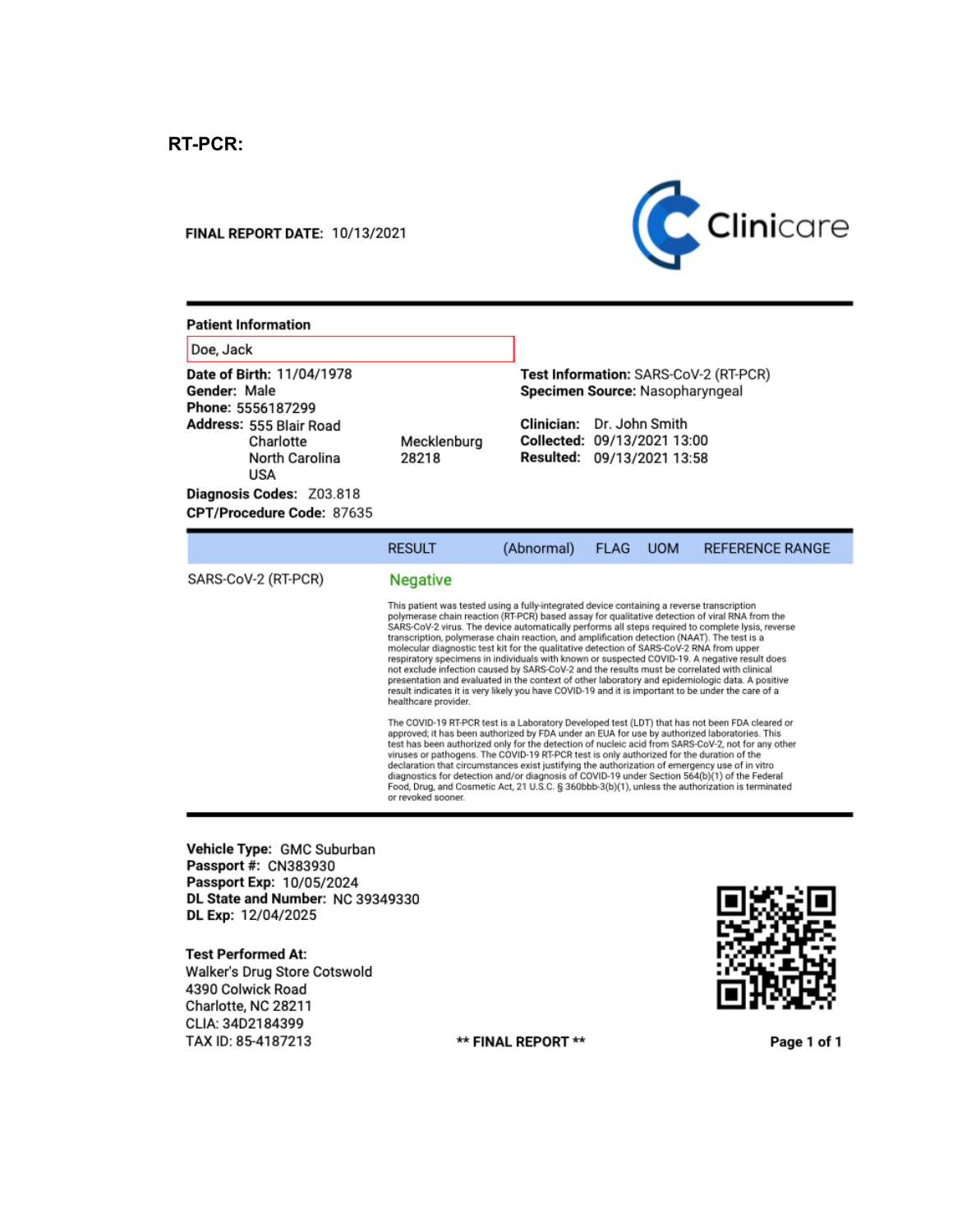## **Rapid Antigen:**

#### FINAL REPORT DATE: 11/10/2021



Test Information: SARS-CoV-2 COVID-Ag (Antigen) Specimen Source: Nasal/Nasopharyngeal

| <b>Patient Information</b>                                                                                                        | <b>Parent or Guardian:</b>                                                                     |
|-----------------------------------------------------------------------------------------------------------------------------------|------------------------------------------------------------------------------------------------|
| Doe, Jill                                                                                                                         | Race: White<br>Ethnic Origin: Non-Hispanic                                                     |
| Date of Birth: 11/13/1977<br>Gender: Female<br>Phone: 5554353981<br><b>Address: 555 Clarett Street</b><br>Rock Hill<br>SC.<br>USA | Is patient symptomatic with this disease:<br>If yes, symptom onset date:<br>Symptoms:<br>29127 |
| Diagnosis Codes: Z03.818                                                                                                          | Clinician: Dr. John Smith<br>Collected: 10/19/2021 12:45                                       |

CPT/Procedure Code: 87426

Resulted: 10/19/2021 13:02

|                                  | <b>RESULT</b>                                                                                                                                                                                                                                                                                                                                                                                                                                                                                                                                                                                                                                               | (Abnormal) | <b>FLAG</b> | <b>UOM</b> | <b>REFERENCE RANGE</b> |
|----------------------------------|-------------------------------------------------------------------------------------------------------------------------------------------------------------------------------------------------------------------------------------------------------------------------------------------------------------------------------------------------------------------------------------------------------------------------------------------------------------------------------------------------------------------------------------------------------------------------------------------------------------------------------------------------------------|------------|-------------|------------|------------------------|
| SARS-CoV-2 COVID-Ag<br>(Antigen) | <b>Negative</b>                                                                                                                                                                                                                                                                                                                                                                                                                                                                                                                                                                                                                                             |            |             |            |                        |
|                                  | The Patient was tested with a COVID-19 Antigen Test. This test is a lateral flow<br>immunochromatographic assay intended for the qualitative detection of the nucleocapsid<br>protein antigen from SARS-CoV-2 in nasopharyngeal or anterior nasal swab specimens directly<br>collected from individuals who are either suspected of COVID-19 by their healthcare provider<br>within the first five days of symptom onset or from individuals without symptoms or other<br>epidemiological reasons to suspect COVID-19 when tested twice over two or three days with at<br>least 24 hours and no more than 48 hours between tests                            |            |             |            |                        |
|                                  | The CareStart" COVID-19 Ag Test has not been FDA cleared or approved; it has been authorized<br>by the FDA under an emergency use authorization for use by authorized entities. The test has<br>been authorized only for the detection of proteins from SARS-CoV-2, not for any other viruses or<br>pathogens, and is only authorized for the duration of the declaration that circumstances exist<br>justifying the authorization of emergency use of in vitro diagnostic tests for detection and/or<br>diagnosis of COVID-19 under Section 564(b)(1) of the Act, 21 U.S.C. § 360bbb-3(b)(1), unless the<br>authorization is terminated or revoked sooner. |            |             |            |                        |

Vehicle Type: White Lexus IS200<br>Passport #: JK329393 Passport Exp: 10/05/2024<br>DL State and Number: SC 10272855 DL Exp: 04/04/2025

Test Performed At:<br>Carolina Pharmacy Rock Hill 725 Cherry Road, Suite 103 **Rock Hill, SC 29732** CLIA: 42D2187788 TAX ID: 85-4187213

\*\* FINAL REPORT \*\*



Page 1 of 1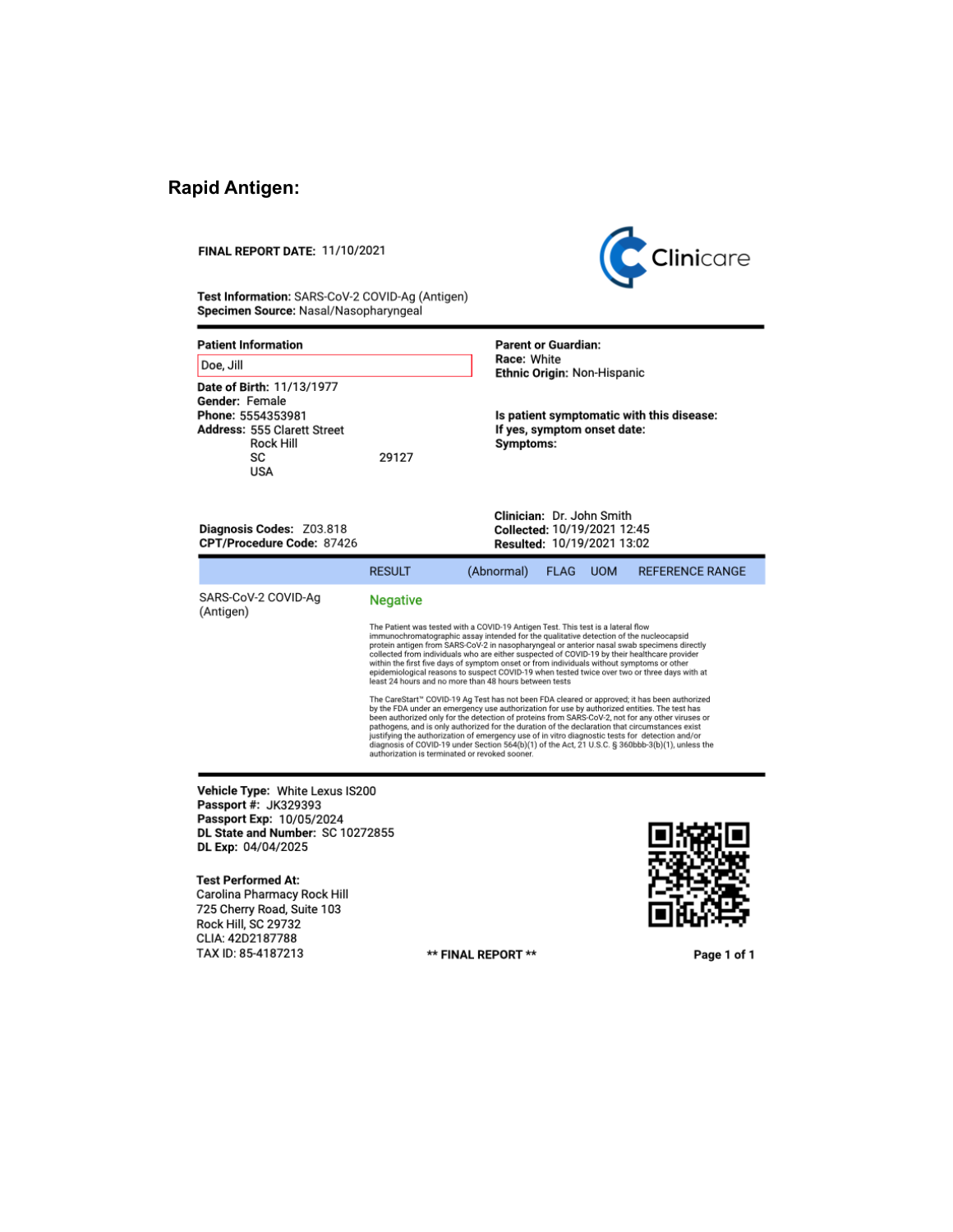<span id="page-12-0"></span>**24.I had a PCR test done and the result posted says "inconclusive." What does this mean and do I need to be retested?**

You will no longer get an inconclusive test result with our new rapid RT-PCR test.

#### <span id="page-12-1"></span>**25. Can I reschedule my appointment?**

To **change the date and/or time** of your test, simply click the "Reschedule Appointment" tab within your e-mail confirmation and you can choose a new date and time. You will be sent an updated date/time and so will our testing site.

To **change the testing site**, you will need to e-mail [covidtesting@carolinapharmacy.com](mailto:covidtesting@carolinapharmacy.com). We will get to your response within the hour. You can always just go to your preferred testing site and let them know of the issue and they will get the test location and form corrected for you.

#### <span id="page-12-2"></span>**26.What if I booked my test for the wrong testing site or I want to switch my reservation to another testing site?**

In either one of these situations, you just need to email covidtesting@carolinapharmacy.com. We will respond to you within the hour to quickly reschedule your location. Please let us know your full name, date and time of reservation, where you booked your testing, what date/time you want to reschedule, and your preferred testing site. If you are too close to your testing time, simply go to the preferred testing site and they will be able to help reschedule you on the spot.

#### <span id="page-12-3"></span>**27.May I book a COVID-19 test and request a refund later? What is your refund policy?**

**Unfortunately, once you book a test, it becomes non-refundable**. We make that very clear before you submit payment by requesting you to check a box and acknowledging the refund policy. We have many steps that involve multiple people behind the scenes to get ready for testing including paper transcription of forms, preparing tests, reviewing the information on the forms for completion, and reserving the test time specifically for you. Please only book a test if you are sure you want to be tested. Email us if you need to discuss your reason for refund. Trip cancellations are out of our control and we prefer you simply reschedule for a future date/trip.

#### *Exception:*

*If you want to change the test type you selected to another test, you need to rebook the correct test, and email [covidtesting@carolinapharmacy.com](mailto:covidtesting@carolinapharmacy.com) about the switch. We will gladly refund the incorrect test to you. It may take 2-6 days for the refund to process on your end depending on your credit card or bank.*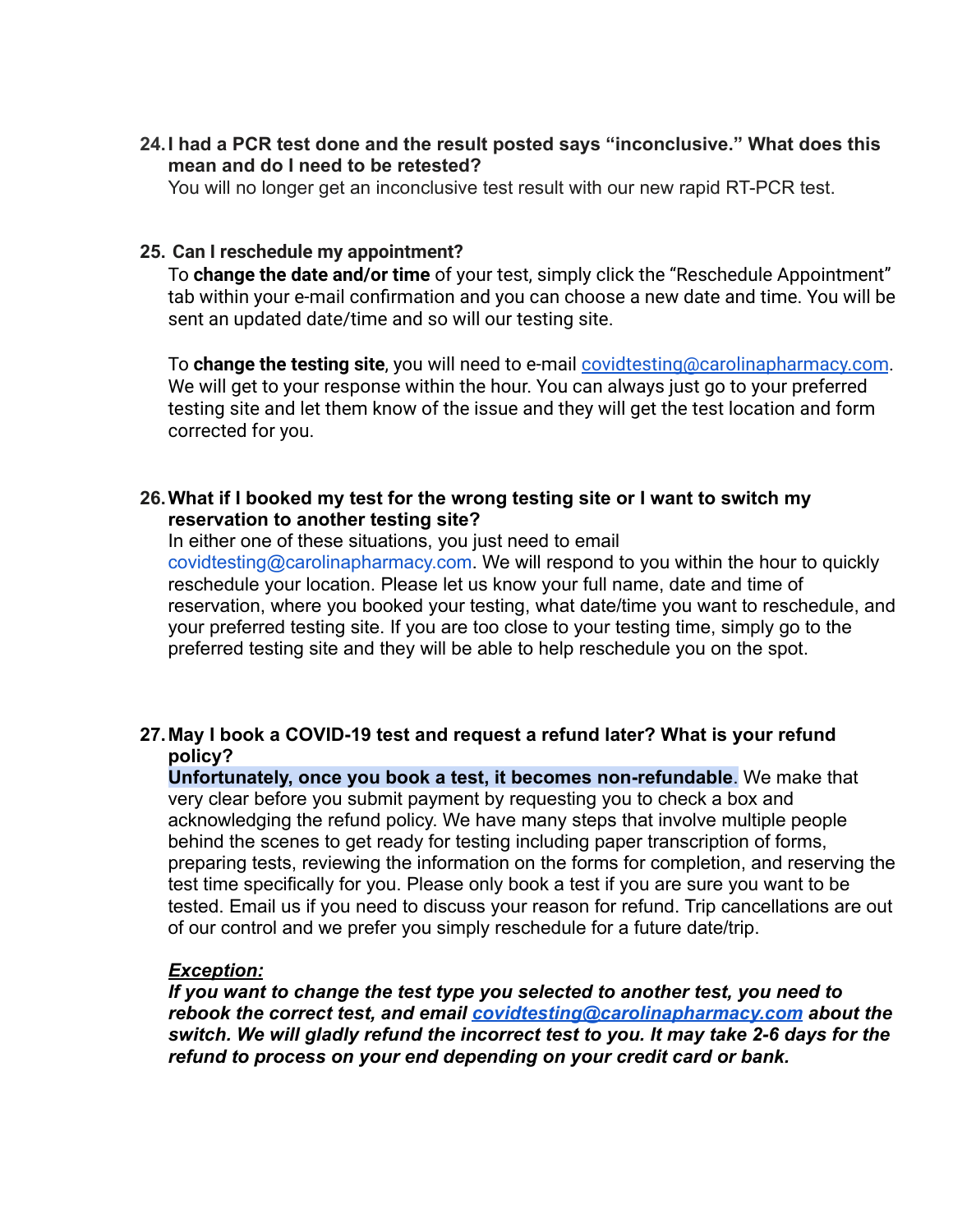#### <span id="page-13-0"></span>**28.What do I do if I booked the wrong test (antigen instead of PCR, or vice versa)?**

If you chose the wrong test when booking, simply rebook for the correct test and let someone at the testing site know. Alternatively, you could email covidtesting@carolinapharmacy.com and we will refund your incorrectly-booked test once you rebook for the correct test. Refunds will be processed within 36 hours and generally take 2-6 business days depending on your credit card processor.

#### <span id="page-13-1"></span>**29.Do you take HSA/FSA for COVID-19 testing?**

Yes! Our COVID testing platform at [www.carolinapharmacy.com](http://www.carolinapharmacy.com/) takes all valid Health Savings Account (HSA) and Flexible Spending Account (FSA) cards. If payment does not go through when trying to use your HSA or FSA card, call your card processor to troubleshoot the issue.

#### <span id="page-13-2"></span>**30.What info do I need to submit a claim for reimbursement to my insurance for a COVID-19 test?**

This generally depends on your insurance provider and it is your sole responsibility to contact your insurance provider and ensure they will reimburse you for a COVID test before you get tested at Carolina Pharmacy. We have yet to have any patients who have not been reimbursed but just make sure you do your due diligence to ensure your insurance will reimburse you.

All of the information you need to submit to insurance for reimbursement is accessible via the patient portal (alongside your test results) in a downloadable PDF itemized receipt. Please check your email inbox, junk and spam for your email confirmation which has the link to the patient portal and the appointment ID, which you need to access your profile within the patient portal. If you did not receive an e-mail, it is likely it was entered wrong on your COVID-19 test submission or your e-mail server blocked the e-mail, which happens from time to time. Simply email [covidtesting@carolinapharmacy.com](mailto:covidtesting@carolinapharmacy.com) to get another confirmation e-mail. Be mindful that we get many inquiries and will get in touch with you ASAP, generally within a few

minutes.

#### *To access your itemized receipt and test results:*

- *● Login to the patient portal and you will be able to download a PDF version of the itemized receipt*
	- *○ <https://app.rcscheduling.com/clinicare>*
	- *○ Appointment ID (available in your email confirmation)*
	- *○ Last Name*

#### <span id="page-13-3"></span>**31.Do you offer corporate or group rates for testing?** Absolutely! Email covidtesting@carolinapharmacy.com and we will be happy to provide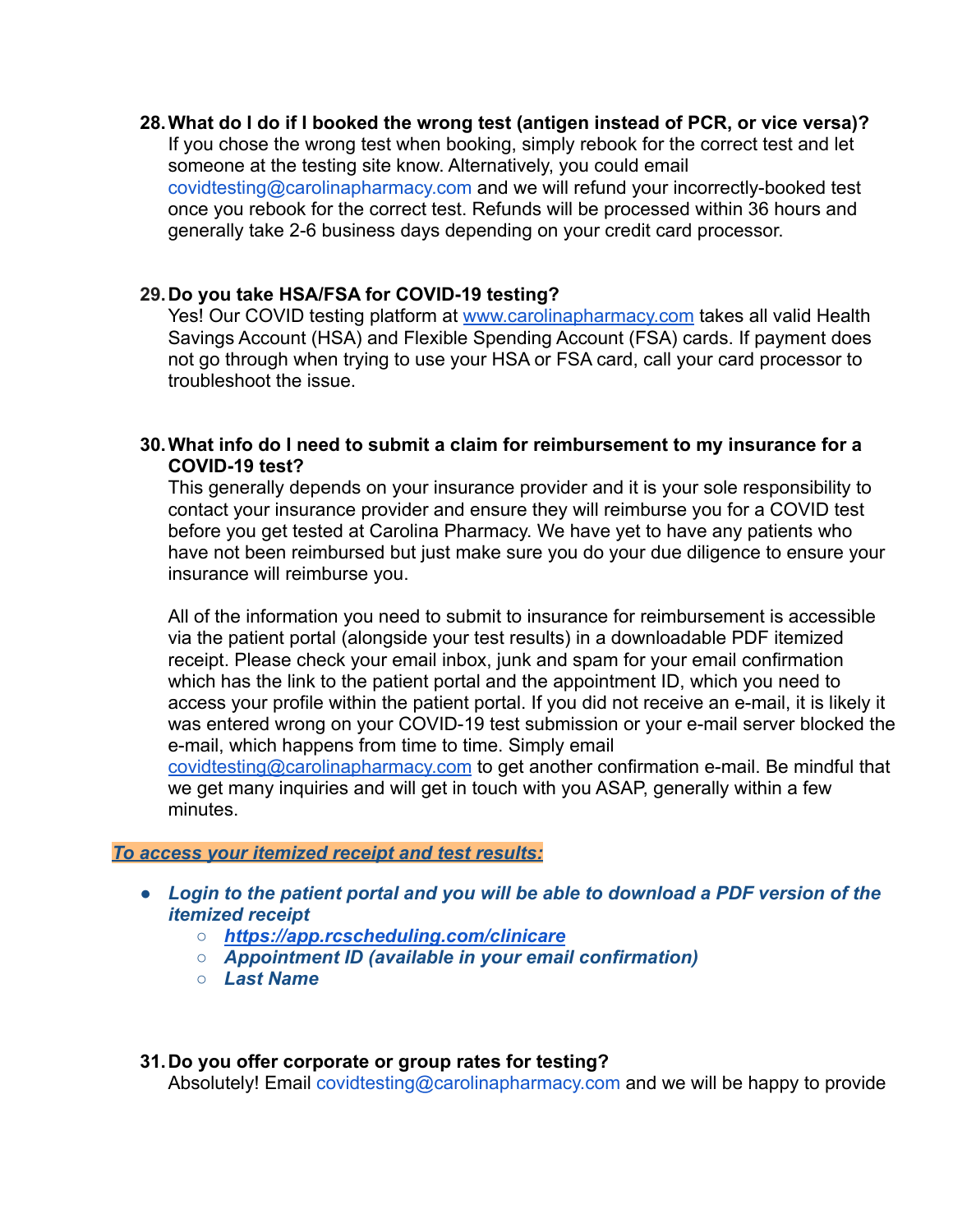your company, group, or personal network with a customized digital flyer to pass around as well as a referral/corporate code to save money on group testing.

#### <span id="page-14-0"></span>**32.Can I use my medical insurance to pay for COVID-19 testing at Carolina Pharmacy?**

Medical insurance *does* generally cover testing for COVID-19. Unfortunately, as a small independent retail pharmacy, we are not capable of billing your medical insurance for COVID-19. We can, however, take HSA or FSA cards, which cover the cost of testing. Alternatively, you may also file a "paper claim" with your insurance and allow them to reimburse you for your out-of-pocket costs for testing. You would need to contact your insurance to see what information they need from you to get reimbursed and how much.

#### **See Questions 29 for more information on how to retrieve your itemized receipt (PDF) which is needed to submit for reimbursement**

*If you prefer to use your medical insurance to pay for testing at the time of testing, there are urgent cares and medical practices set up around town to help you. We cannot speak on what kind of tests they perform, their accuracy, when results will be available, or other questions you may have. You would need to reach out to them to do that. Keep in mind there may be additional administrative fees and copays for testing with them. Make sure you are not left with a bill after testing. Just be mindful and ask questions wherever you test so you are well informed.*

#### <span id="page-14-1"></span>**32.Can your COVID-19 tests detect exactly which strain is causing my positive COVID-19 infection? Can it detect the Delta or Omicron variants?**

Our current COVID-19 tests are able to detect all known strains of COVID-19. Meaning, if you are infected and there are detectable levels, you will test positive with our tests.

However, our current tests do not identify which particular strain is causing the positive test. **That type of detection requires gene sequencing which is only done in high-level labs and can take several days. At present, those labs are only communicating the exact strain information to local government officials and the health department for statistical analysis, not to the patient themselves.**

Delta variant is still the main strain causing COVID-19 infection in the USA as of December 12th, 2021. The Omicron strain has been found in NC (Charlotte) as of December 12th, 2021 and will soon become one of the more common strains to infect our community. As of right now, while more studies are occurring on all tests out there, our tests are able to detect all COVID-19 strains as positive, however, we cannot identify the exact strain (just that you are positively infected).

As we learn more, we will update this page and our testing services in order to best serve our community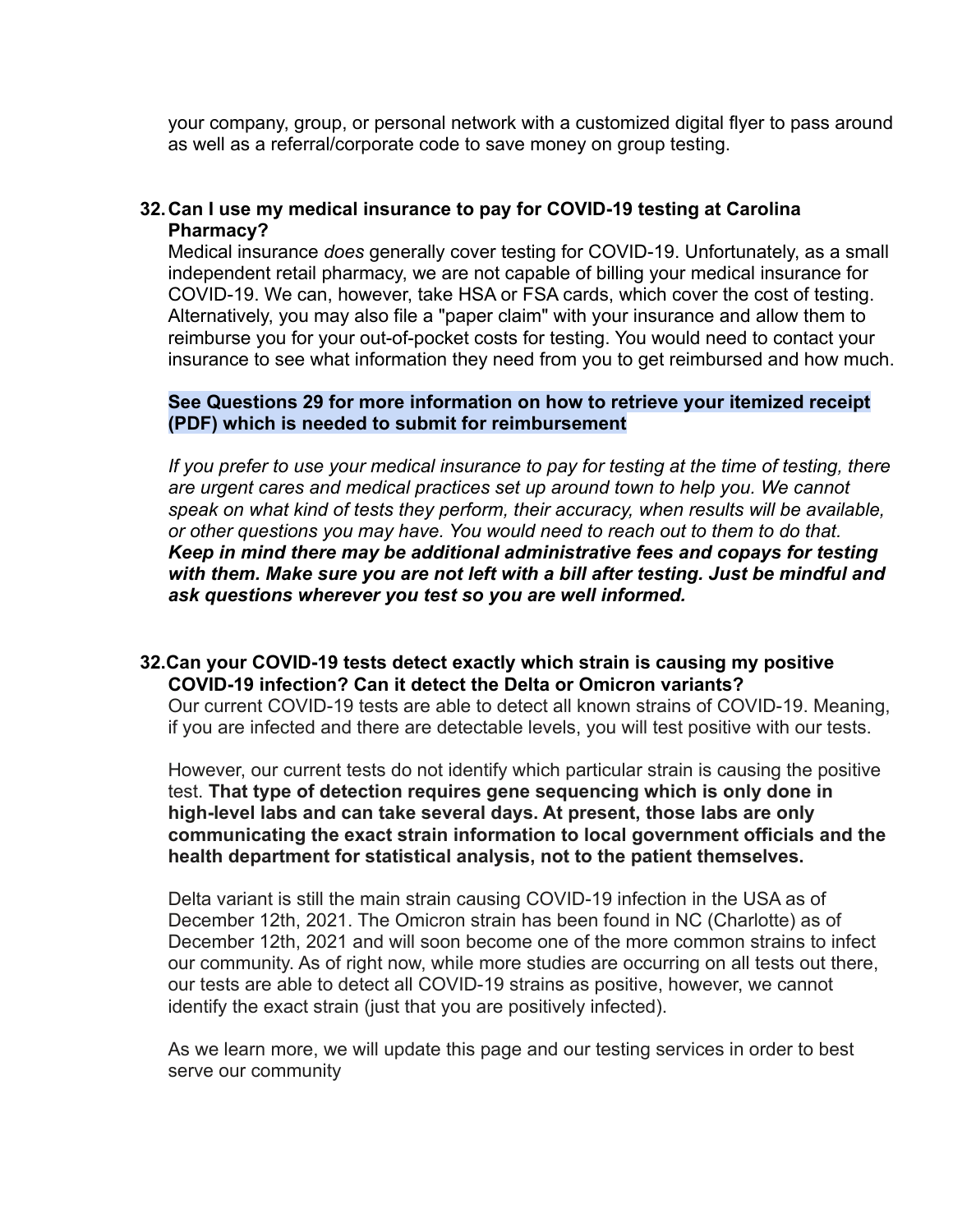#### <span id="page-15-0"></span>**33.How do the symptoms of the original COVID-19 virus differ from the Delta and Omicron variant?**

#### **Delta Variant:**

Based on the most recent research, the CDC has not updated the list of symptoms with any new items specific to the delta variant. However, reports are stating that headaches, running nose, and sore throat may be more common for the delta variant as opposed to the original strain where shortness of breath and loss of taste/smell were more common.

For those who are vaccinated, symptoms are most likely to include headache followed by runny nose and sneezing.

#### **Omicron Variant:**

We've seen a sharp increase in cases for the past 10 days. So far, they have mostly been very mild cases, with patients having flu-like symptoms: dry coughs, fever, night sweats, a lot of body pains. It is believed the Omicron Variant is more transmissible but we are still waiting on data to back that claim up.

#### <span id="page-15-1"></span>**34**. **What does a rapid antibody test tell me?**

A COVID-19 antibody test tells you if you had a previous infection. Antibodies are created by your immune system after you have been infected with a virus or vaccinated to help prevent future infection. It cannot determine if you have a current COVID-19 infection because it can take 1-3 weeks for your body to create antibodies.

#### <span id="page-15-2"></span>**35. What is the difference between IgG and IgM?**

IgG and IgM are antibodies produced by your immune system when infected by a virus or vaccination. IgM antibodies are produced as the body's first response to a new infection. The amount of IgM antibodies increase for a few weeks until IgG antibody production begins. IgG antibodies are produced starting 7-10 days after infection and increase in the few weeks following infection. These antibodies remain in your system at a stabilized level to protect you from future infection.

#### <span id="page-15-3"></span>**36. Can you tell me if my antibodies are from a prior infection as opposed to a COVID-19 vaccination?**

The rapid antibody test has been approved for detection of antibodies from infection, not vaccination. Through practice, the test has been shown to detect antibodies from vaccination as well.\*

IgG and IgM presence on the results of your antibody test can indicate the following:

| -IgM | $-lqG$ | Never encountered COVID-19, |
|------|--------|-----------------------------|
|      |        | Susceptible to infection    |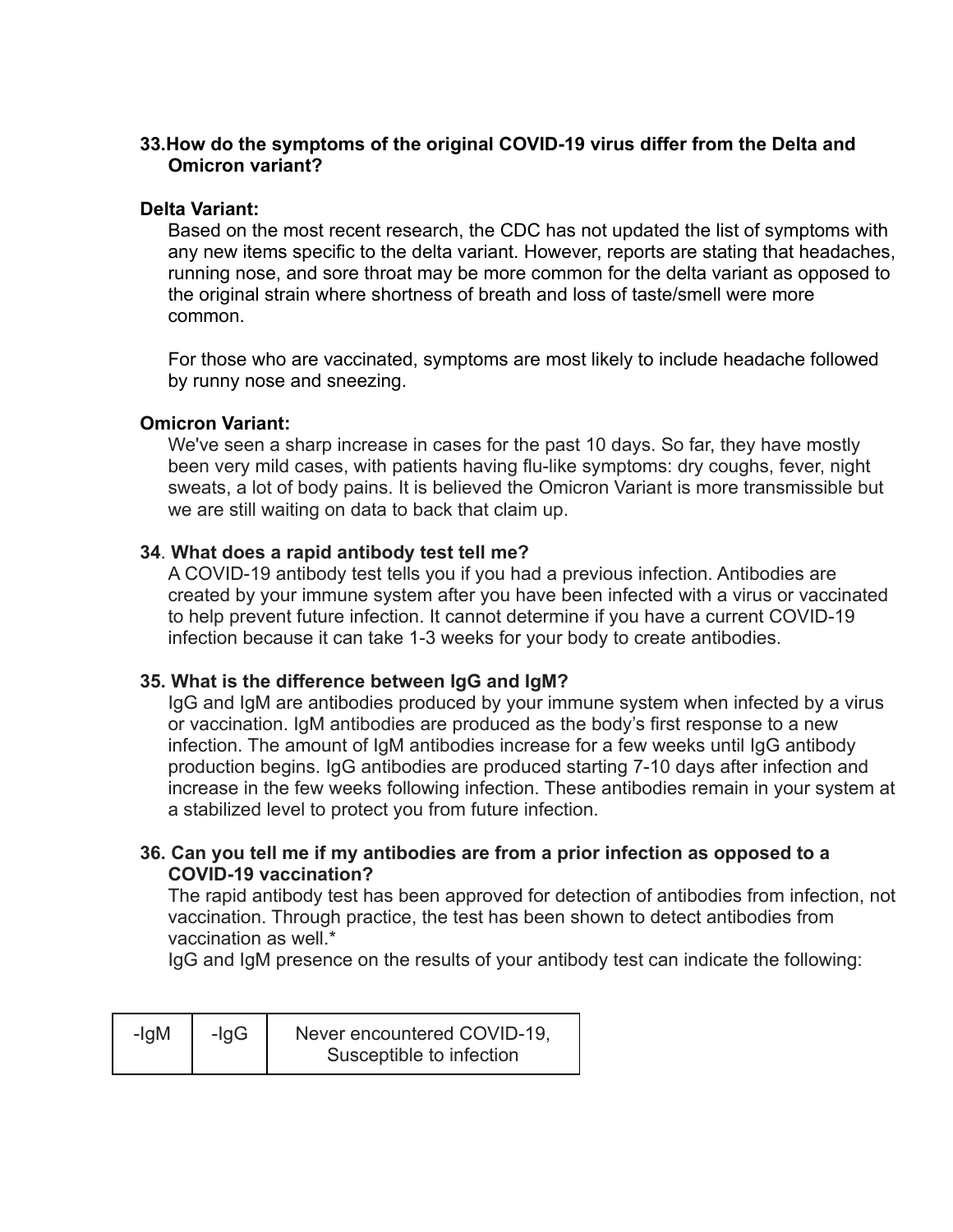| +lgM    | -IgG    | Early stages of response, possible<br>virus carrier               |
|---------|---------|-------------------------------------------------------------------|
| $+$ lgM | $+$ lgG | Recent infection, suggests<br>immunity                            |
| -IgM    | $+$ lgG | Past infection, suggests immunity<br>*Antibodies from vaccination |

#### <span id="page-16-0"></span>**37. How long do antibodies stay present after infection?**

Studies have shown that natural antibodies produced after infection can last in the body anywhere from 3-6 months. New studies suggest that antibodies may last as long as 20 months.

#### <span id="page-16-1"></span>**38. How long do antibodies stay present after vaccination?**

We don't know exactly how long COVID-19 antibodies last for, but recent CDC studies suggest that protection from the Pfizer and Moderna COVID-19 vaccinations begins to fade around 4 months after booster vaccination.

#### <span id="page-16-2"></span>**39. Does any particular vaccine provide better or longer immunity than another?**

According to a recent study, the effectiveness of the Pfizer vaccine reached a peak of 96% at 2 months and remained around 90% at 7 months. The Moderna vaccine reached a peak of 97% at 2 months and remained at 94% at 7 months. Both vaccinations utilize the same mRNA technology and have had a similar efficacy at preventing disease. The Johnson & Johnson vaccine is a virus vector, different from the mRNA technology and although more convenient, it only has showed a 67% efficacy in preventing moderate to severe disease.

#### <span id="page-16-3"></span>**40. What is the difference between Influenza A and B?**

Influenza A viruses have been shown to be the most harmful form of influenza, as it can cause severe disease. It causes seasonal flu epidemics yearly and can infect both humans and animals.

Influenza B almost exclusively infects humans and is less common than Influenza A. It has been shown to cause a less severe reaction but can cause increased infections late in the flu season. Both influenza A and B are contagious and their treatments are the same.

#### <span id="page-16-4"></span>**41. How do I know if I need to see my doctor for antiviral medication?**

Tamiflu (Oseltamivir) is the most common antiviral treatment for the influenza virus. It is recommended to contact your doctor to see if you are a good candidate for this treatment if it is still within 48 hours of feeling any symptoms.

If you are not a candidate for Tamiflu, it is recommended to drink a lot of fluids and get rest. Tylenol or Motrin is also recommended to help reduce fever.

#### <span id="page-16-5"></span>**42. What does the Rapid Antigen (Dual COVID-19 and Flu Test) tell me?**

If you are experiencing any symptoms consistent with COVID-19 or the flu, the rapid antigen dual test can help you quickly determine which infection is potentially present. It allows healthcare professionals to diagnose and differentiate the respiratory viruses and tailor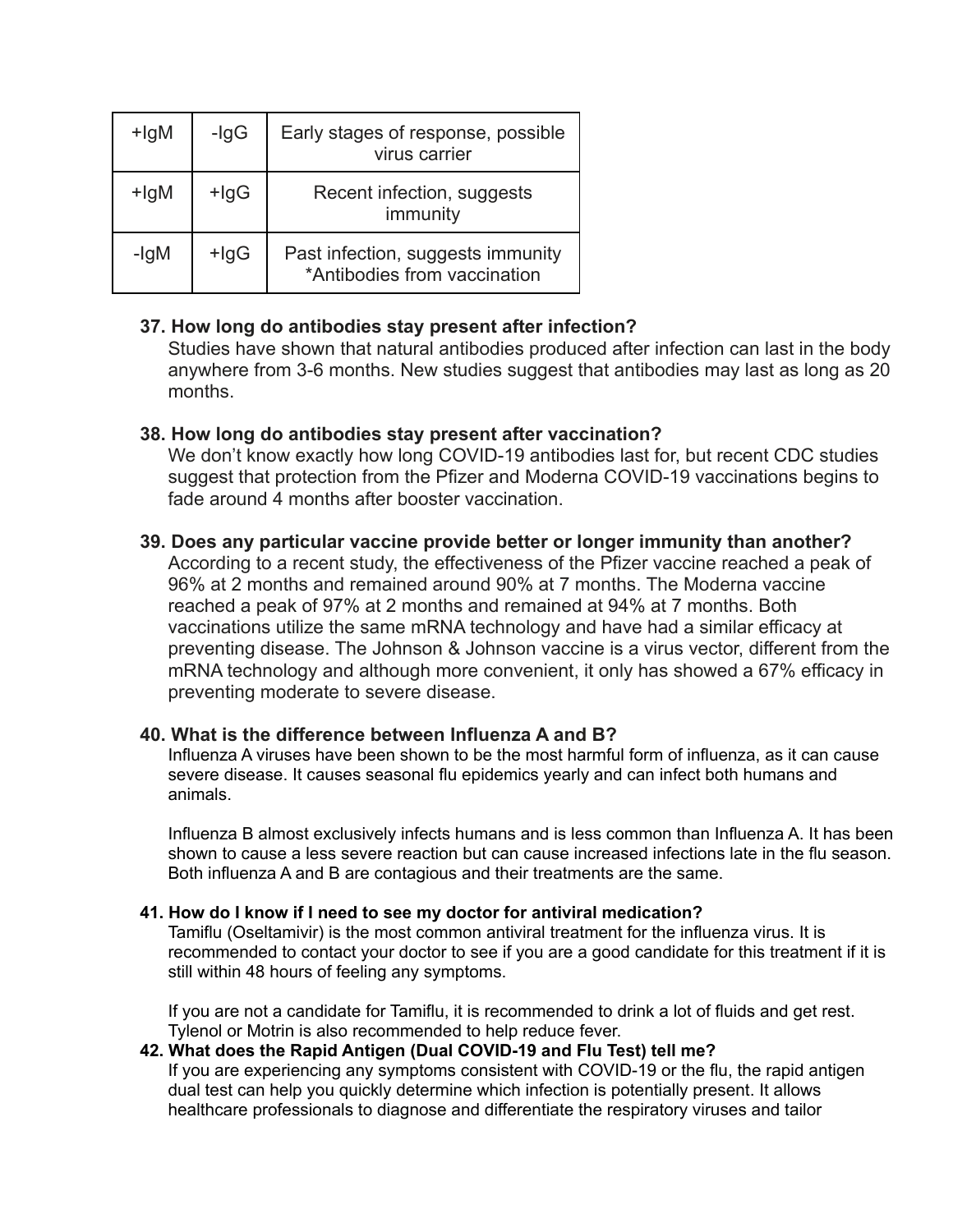treatment as appropriate. If your rapid antigen test comes back positive for COVID-19 we recommend a PCR test to confirm results.

#### <span id="page-17-0"></span>**43. Can I still get the flu even though I got a flu vaccine this year?**

Yes, it is still possible to contract Influenza A/B even if you have been vaccinated. The following are some scenarios where this would be possible:

- You may have been exposed to the flu shortly before getting the vaccine or the 2 week period of time after vaccination that it takes your body to create antibodies and mount a response
- You may be exposed to a strain or mutation of the flu virus that was not included in this years version of the vaccine.
- Even if neither of those scenarios apply, you can still contract the flu while being vaccinated. The vaccine is to protect against, so it may help lessen your symptoms but you are still able to get it.

#### <span id="page-17-1"></span>**44. How do I know if I have the flu or COVID-19?**

Some symptoms of the flu and COVID-19 are consistent with each other. Hallmark flu symptoms include fever/chills, muscle/body aches as well as vomiting and diarrhea, which is more common in children than adults.

We recommend our Rapid Antigen Dual Test that can detect both COVID-19 and the flu so you know how to proceed with treatment.

#### <span id="page-17-2"></span>**45. How long should I stay home if I test positive for Influenza A/B?**

Since the influenza virus is highly contagious, the CDC recommends that persons infected stay home and avoid contact for at least 24 hours after your fever is gone to prevent the spread.

#### <span id="page-17-3"></span>**46. Do I have to stay home and quarantine if I test positive for the flu?**

Since the influenza virus is highly contagious, the CDC recommends that those who test positive with the flu should stay home until at least 24 hours until their fever is gone without the use of fever-reducing medications or at least 4-5 days after flu symptoms started.

#### <span id="page-17-4"></span>**47. What is Group A Strep?**

Group A Strep, more commonly known as Strep throat, is a bacterial infection in the throat and tonsils.

#### <span id="page-17-5"></span>**48. How can you get strep throat?**

The group A strep bacteria live in the nose and throat and can easily spread to other people by talking, coughing or sneezing. People can get sick if they come into contact with the contagious respiratory droplets including:

- Breathing them in
- Touch something infected and touch their mouth
- Drink from the same glass or eat off the plate of someone infected
- Come into contact or touch strep A sores on the skin